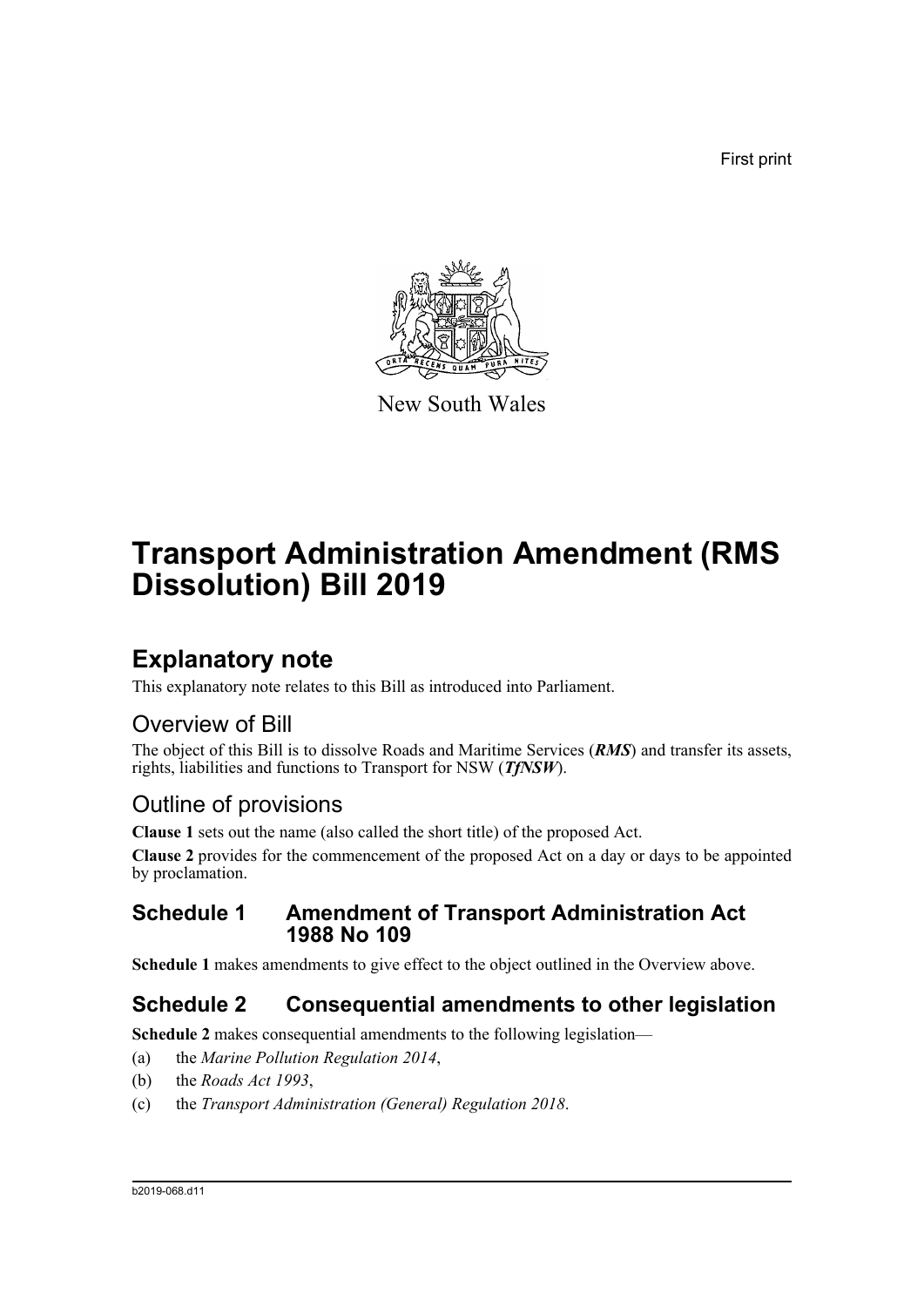First print



New South Wales

# **Transport Administration Amendment (RMS Dissolution) Bill 2019**

## **Contents**

|                   |                                                       | Page |
|-------------------|-------------------------------------------------------|------|
|                   | Name of Act                                           |      |
|                   | Commencement                                          | 2    |
| <b>Schedule 1</b> | Amendment of Transport Administration Act 1988 No 109 | 3    |
| <b>Schedule 2</b> | <b>Consequential amendments to other legislation</b>  |      |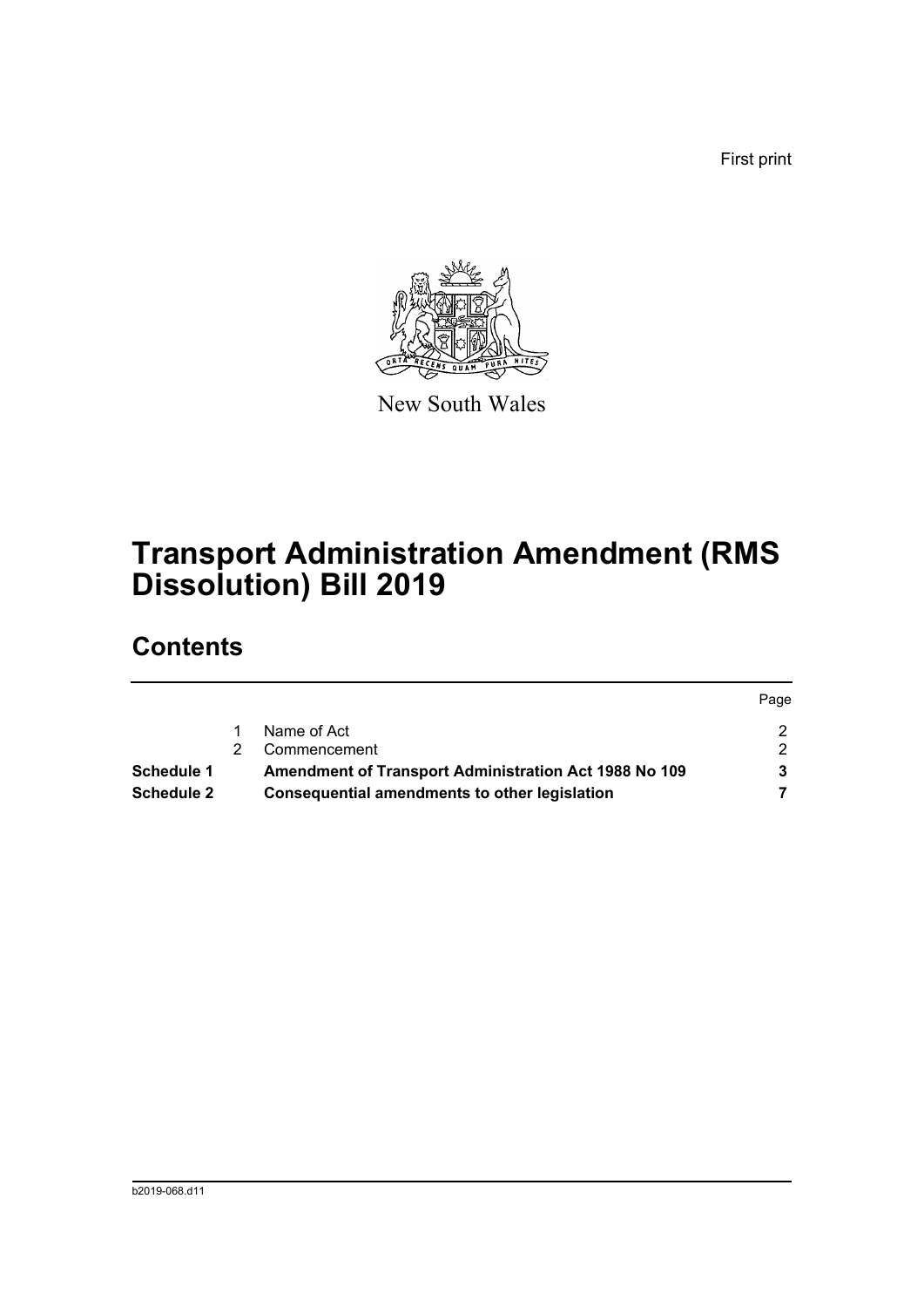

New South Wales

# **Transport Administration Amendment (RMS Dissolution) Bill 2019**

No , 2019

#### **A Bill for**

An Act to amend the *Transport Administration Act 1988* to dissolve Roads and Maritime Services and to transfer its assets, rights, liabilities and functions to Transport for NSW; to make consequential amendments to that Act and other legislation; and for other purposes.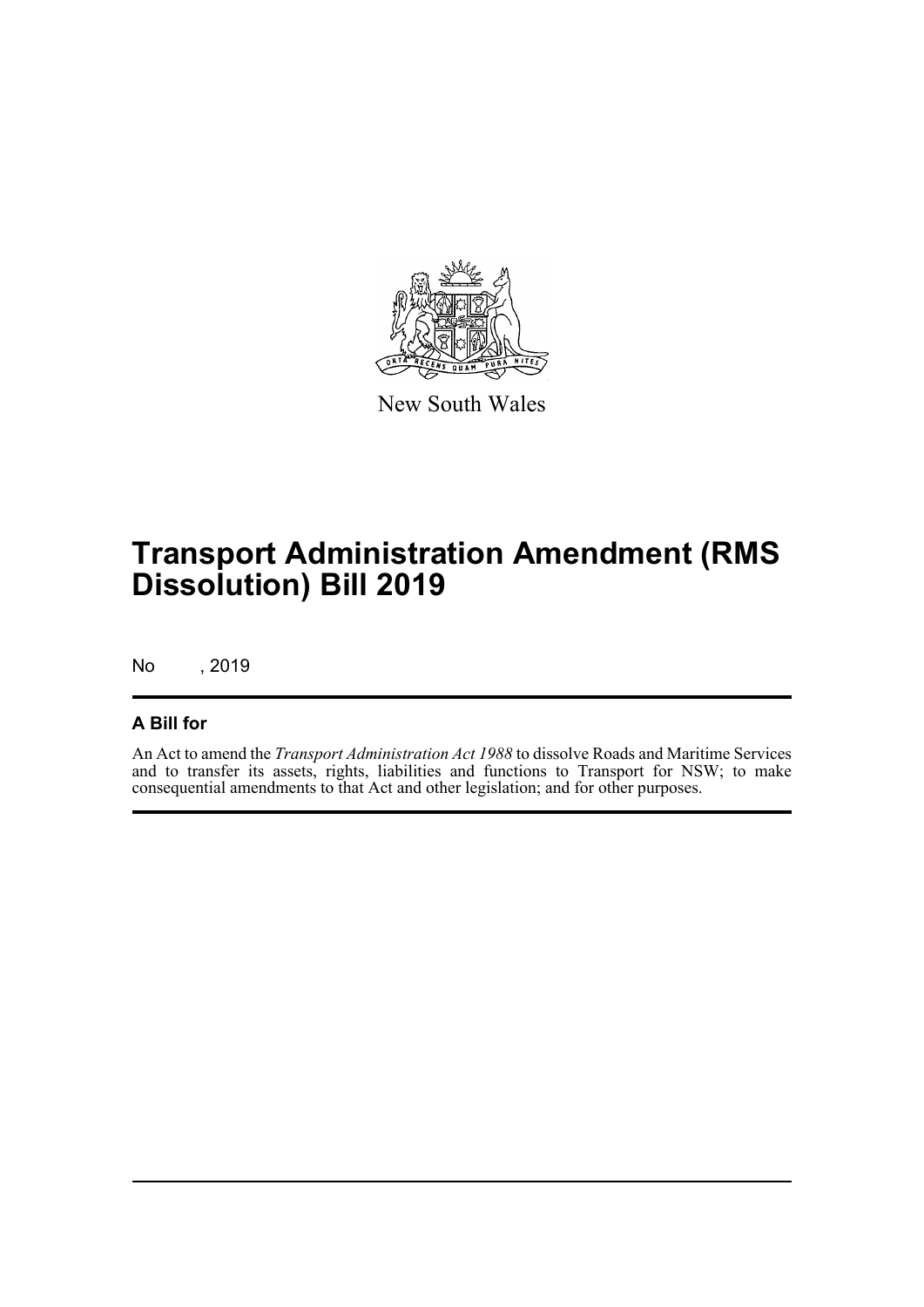<span id="page-3-1"></span><span id="page-3-0"></span>

| The Legislature of New South Wales enacts— |                                                                                        | $\mathbf 1$    |
|--------------------------------------------|----------------------------------------------------------------------------------------|----------------|
|                                            | Name of Act                                                                            | $\mathcal{P}$  |
|                                            | This Act is the <i>Transport Administration Amendment (RMS Dissolution) Act 2019</i> . | 3              |
|                                            | <b>Commencement</b>                                                                    | $\overline{4}$ |
|                                            | This Act commences on a day or days to be appointed by proclamation.                   | 5              |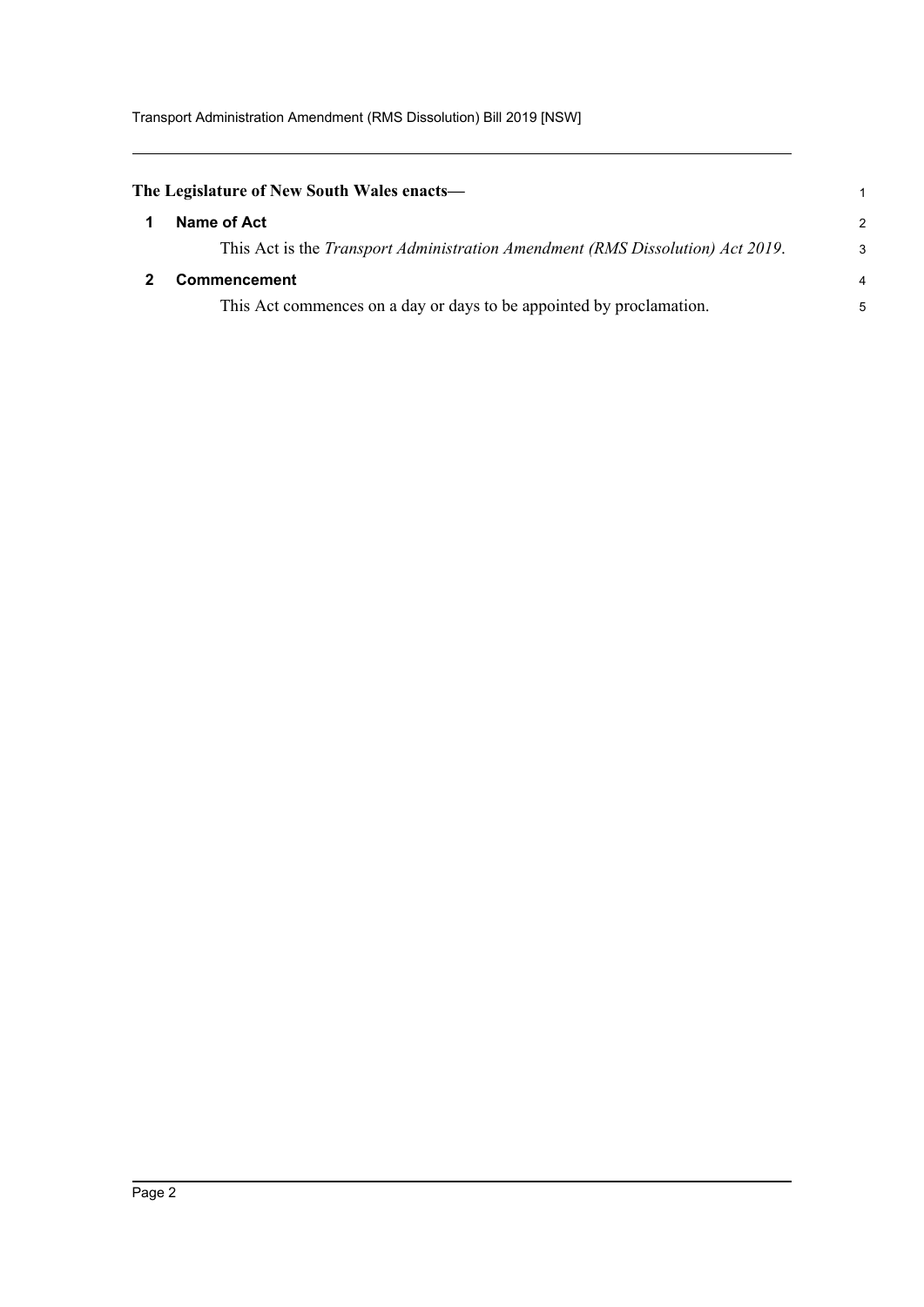<span id="page-4-0"></span>

| <b>Schedule 1</b><br><b>Amendment of Transport Administration Act</b><br>1988 No 109 |                                                                                                                                                                                                                                                                       |                      |
|--------------------------------------------------------------------------------------|-----------------------------------------------------------------------------------------------------------------------------------------------------------------------------------------------------------------------------------------------------------------------|----------------------|
| [1]                                                                                  | <b>Section 3 Definitions</b>                                                                                                                                                                                                                                          | 3                    |
|                                                                                      | Omit "RMS," from the definition of <i>public transport agency</i> in section 3 (1).                                                                                                                                                                                   | 4                    |
| $[2]$                                                                                | Section 3 (1)                                                                                                                                                                                                                                                         | 5                    |
|                                                                                      | Omit the definition of Roads and Maritime Services (or RMS).                                                                                                                                                                                                          | 6                    |
| $[3]$                                                                                | Section 3B Ministerial responsibility and delegation                                                                                                                                                                                                                  | $\overline{7}$       |
|                                                                                      | Omit section $3B(1)$ (b).                                                                                                                                                                                                                                             | 8                    |
| [4]                                                                                  | Section 3G Directions by TfNSW to public transport agencies                                                                                                                                                                                                           | 9                    |
|                                                                                      | Omit section $3G(1)$ (b).                                                                                                                                                                                                                                             | 10                   |
| [5]                                                                                  | Section 3H Review by relevant safety regulator of directions relating to transport<br>safety matters                                                                                                                                                                  | 11<br>12             |
|                                                                                      | Omit "Roads and Maritime Services" wherever occurring in the definition of relevant<br>safety regulator in section 3H (1).                                                                                                                                            | 13<br>14             |
|                                                                                      | Insert instead "the Chief Investigator, or other independent professional person, approved<br>by the Minister as the relevant safety regulator for the purposes of this section".                                                                                     | 15<br>16             |
| [6]                                                                                  | Sections 38N (2), 105, 106 (1), 106A (1), (3) and (4) (definition of "eligible motor<br>vehicle") and $\hat{1}\hat{1}\hat{9}$ (1A) and clause $\hat{1}\hat{3}\hat{C}$ (1) (a) and (4) of Schedule 6A                                                                  | 17<br>18             |
|                                                                                      | Omit "RMS" wherever occurring. Insert instead "TfNSW".                                                                                                                                                                                                                | 19                   |
| [7]                                                                                  | <b>Part 6 Roads and Maritime Services</b>                                                                                                                                                                                                                             | 20                   |
|                                                                                      | Omit "RMS" and "RMS's" wherever occurring (other than in Division 1A).                                                                                                                                                                                                | 21                   |
|                                                                                      | Insert instead "TfNSW" and "TfNSW's", respectively.                                                                                                                                                                                                                   | 22                   |
| [8]                                                                                  | Part 6, Division 1A Constitution and management of Roads and Maritime Services                                                                                                                                                                                        | 23                   |
|                                                                                      | Omit the Division.                                                                                                                                                                                                                                                    | 24                   |
| [9]                                                                                  | <b>Section 50 Delegation</b>                                                                                                                                                                                                                                          | 25                   |
|                                                                                      | Omit the section.                                                                                                                                                                                                                                                     | 26                   |
| $[10]$                                                                               | Part 6                                                                                                                                                                                                                                                                | 27                   |
|                                                                                      | Convert Part 6 (other than Division 1A and section 50) to Part 2A of Schedule 1 (with the<br>following headings); rename sections in the Part as clauses and renumber them<br>commencing with clause 8A; and rename and renumber any cross-references<br>accordingly— | 28<br>29<br>30<br>31 |
|                                                                                      |                                                                                                                                                                                                                                                                       |                      |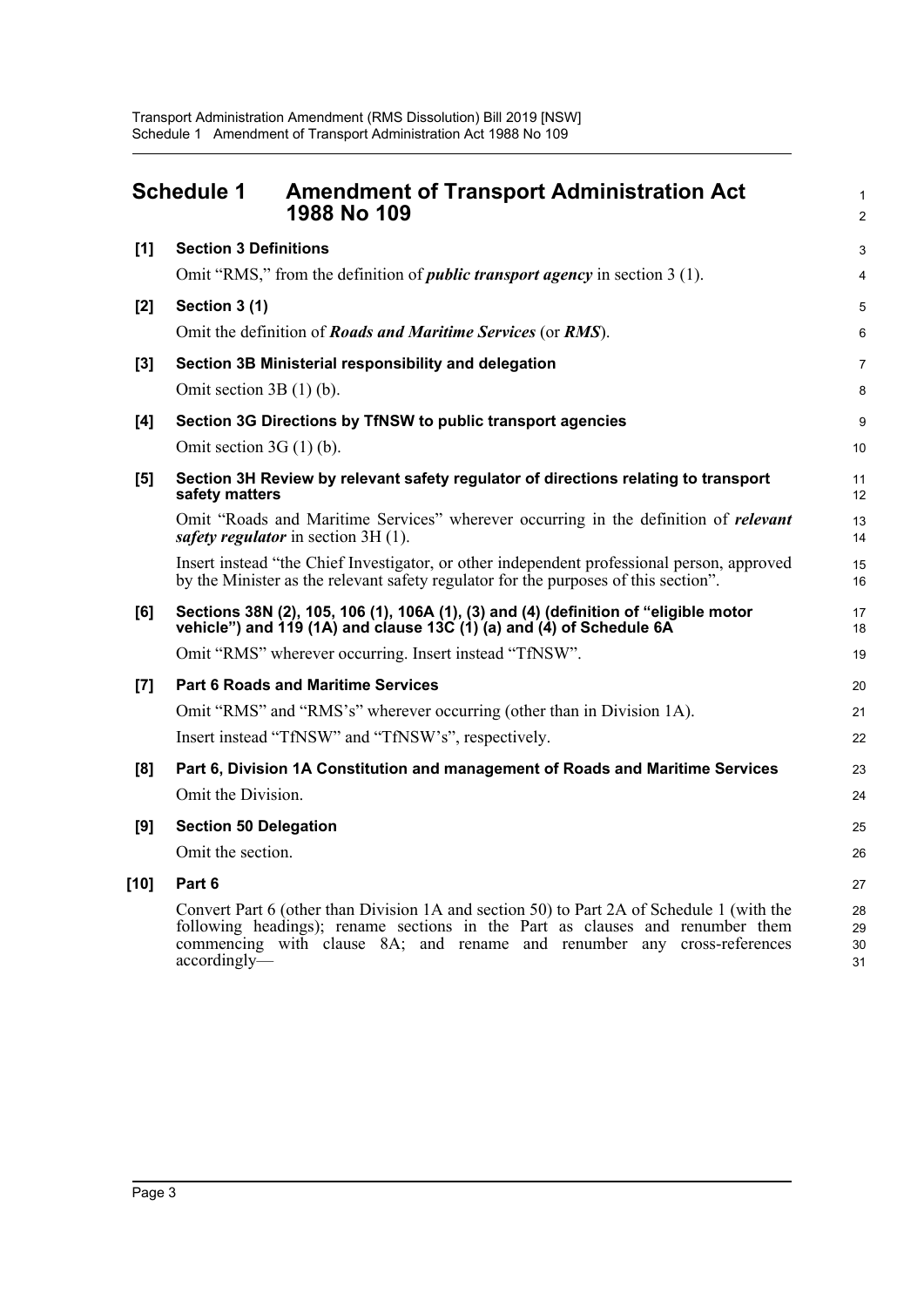|        |                               | <b>Part 2A Roads and maritime functions</b>                                                                                | 1              |
|--------|-------------------------------|----------------------------------------------------------------------------------------------------------------------------|----------------|
|        | <b>Division 1</b>             | Interpretation                                                                                                             | $\overline{a}$ |
|        | <b>Division 2</b>             | Roads and maritime functions                                                                                               | 3              |
|        | <b>Division 3</b>             | Directions and recommendations to public authorities                                                                       | 4              |
| [11]   |                               | Section 55A Definition of "transport authority"                                                                            | 5              |
|        | Omit section 55A (c).         |                                                                                                                            | 6              |
| $[12]$ | <b>Section 65 Definitions</b> |                                                                                                                            | 7              |
|        |                               | Omit paragraph (c) of the definition of <i>transport authority</i> .                                                       | 8              |
| $[13]$ |                               | Section 68C Employment in the Transport Service                                                                            | 9              |
|        | Omit section $68C(1)(c)$ .    |                                                                                                                            | 10             |
| $[14]$ | Section 68C (1), note         |                                                                                                                            | 11             |
|        |                               | Omit "TfNSW, the State Transit Authority and RMS".                                                                         | 12             |
|        |                               | Insert instead "TfNSW and the State Transit Authority".                                                                    | 13             |
| $[15]$ |                               | Section 68Q Miscellaneous provisions relating to the Transport Service                                                     | 14             |
|        |                               | Omit "RMS," wherever occurring in section $68Q(5)$ and $(6)$ .                                                             | 15             |
| $[16]$ | Section 68Q (10) (c)          |                                                                                                                            | 16             |
|        | Omit the paragraph.           |                                                                                                                            | 17             |
| $[17]$ |                               | Part 8, Division 2A Financial provisions relating to Transport for NSW                                                     | 18             |
|        | Omit the Division.            |                                                                                                                            | 19             |
| $[18]$ | Part 8, Division 3, heading   |                                                                                                                            | 20             |
|        |                               | Omit "Roads and Maritime Services". Insert instead "Transport for NSW".                                                    | 21             |
| $[19]$ | <b>Section 77</b>             |                                                                                                                            | 22             |
|        |                               | Omit the section. Insert instead-                                                                                          | 23             |
|        | <b>TfNSW Fund</b><br>77       |                                                                                                                            | 24             |
|        |                               | There is established in the Special Deposits Account a fund called the<br>Transport for NSW Fund (the <i>TfNSW Fund</i> ). | 25<br>26       |
| $[20]$ |                               | Sections 78-80C (other than section 78 (1) (a) (ii) and (iii))                                                             | 27             |
|        |                               | Omit "RMS" wherever occurring. Insert instead "TfNSW".                                                                     | 28             |
| $[21]$ |                               | <b>Section 78 Payments into TfNSW Fund</b>                                                                                 | 29             |
|        |                               | Omit section 78 $(1)$ (a) $(ii)$ and $(iii)$ . Insert instead—                                                             | 30             |
|        |                               | appropriated by Parliament for the purposes of TfNSW,<br>(i)                                                               | 31             |
| $[22]$ | <b>Section 81A Definition</b> |                                                                                                                            | 32             |
|        |                               | Omit paragraph (b) of the definition of <i>Authority</i> .                                                                 | 33             |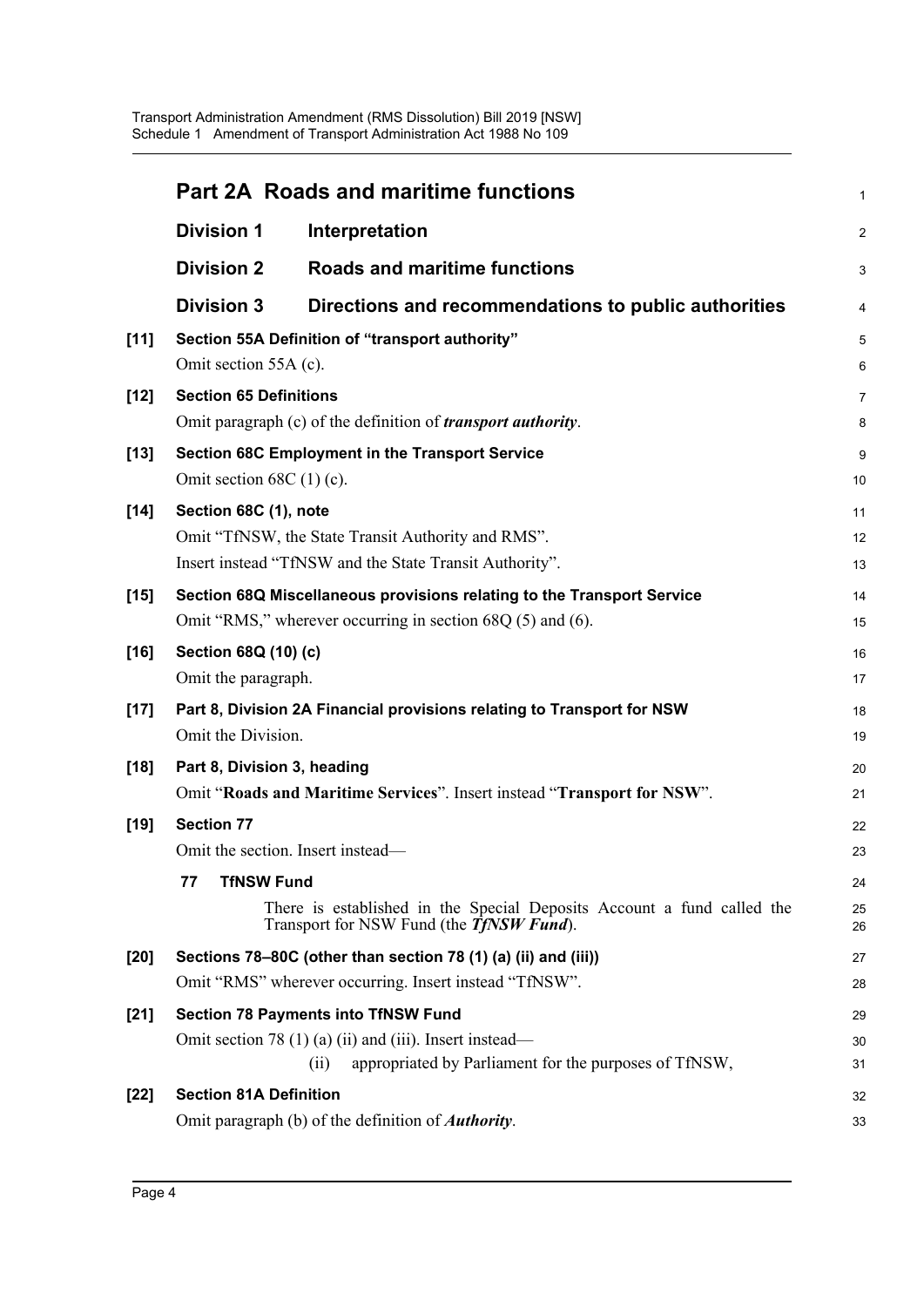| $[23]$ | Section 94 Transfers of assets, rights and liabilities                                                                                       | 1              |
|--------|----------------------------------------------------------------------------------------------------------------------------------------------|----------------|
|        | Omit "RMS," from section 94 (6).                                                                                                             | $\overline{a}$ |
| $[24]$ | Section 99B Closure of level-crossings, bridges and other structures                                                                         | 3              |
|        | Omit "RMS" from section 99B (3) (b).                                                                                                         | 4              |
|        | Insert instead "TfNSW (unless TfNSW is the rail infrastructure owner)".                                                                      | 5              |
| $[25]$ | Part 9, Division 3, heading                                                                                                                  | 6              |
|        | Omit "RMS". Insert instead "TfNSW".                                                                                                          | 7              |
| $[26]$ | Section 107 Definition of "transport authority"                                                                                              | 8              |
|        | Omit section $107(1)(c)$ .                                                                                                                   | 9              |
| $[27]$ | <b>Section 109 Seals of Authorities</b>                                                                                                      | 10             |
|        | Omit paragraph (b) of the definition of <i>Authority</i> in section 109 (2).                                                                 | 11             |
| $[28]$ | Section 112 Personal liability of certain persons                                                                                            | 12             |
|        | Omit ", Sydney Metro and RMS" from paragraph (a) of the definition of <i>member of a</i><br><i>transport authority</i> in section $112(2)$ . | 13<br>14       |
|        | Insert instead "and Sydney Metro".                                                                                                           | 15             |
| $[29]$ | <b>Schedule 1 Functions of Transport for NSW</b>                                                                                             | 16             |
|        | Omit paragraph (d) of the definition of <i>transport authority</i> in clause 4A (4).                                                         | 17             |
| $[30]$ | Schedule 1, clause 8A (as inserted and amended by this Schedule)                                                                             | 18             |
|        | Insert after clause 8A $(2)$ (formerly section 45E $(2)$ )—                                                                                  | 19             |
|        | This Part does not limit the operation of the other provisions of this Schedule.<br>(3)                                                      | 20             |
| $[31]$ | Schedule 1, clause 8H (as inserted and amended by this Schedule)                                                                             | 21             |
|        | Omit clause $8H(1)$ (b) and (c) (formerly section 53 (1) (b) and (c)).                                                                       | 22             |
| $[32]$ | Schedule 1, clause 9A                                                                                                                        | 23             |
|        | Insert after clause 9-                                                                                                                       | 24             |
|        | <b>9A</b><br>Power to appoint agents and act as agent                                                                                        | 25             |
|        | TfNSW may appoint agents and act as agent for other persons.                                                                                 | 26             |
| $[33]$ | <b>Schedule 2 Provisions relating to Chief Executives</b>                                                                                    | 27             |
|        | Omit ", 47 (2)" from the source reference.                                                                                                   | 28             |
| $[34]$ | Schedule 2, clause 1                                                                                                                         | 29             |
|        | Omit paragraph (b) of the definition of <b>Chief Executive</b> .                                                                             | 30             |
| $[35]$ | Schedule 7 Savings, transitional and other provisions                                                                                        | 31             |
|        | Insert at the end of the Schedule, with appropriate Part and clause numbering-                                                               | 32             |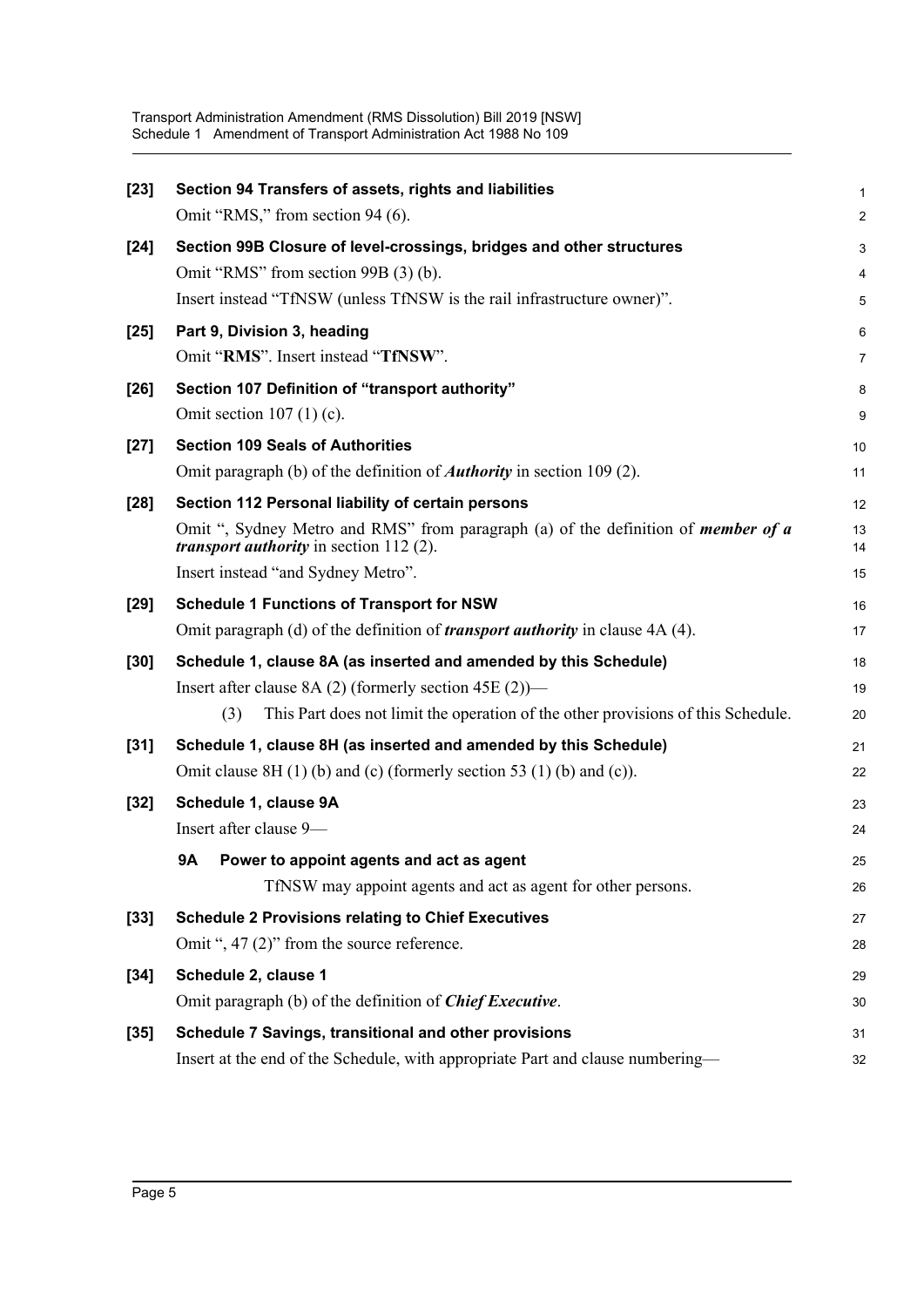#### **Part Provisions consequent on dissolution of RMS**

#### **Dissolution of RMS**

- (1) Roads and Maritime Services (*RMS*) is dissolved.
- (2) The assets, rights and liabilities of RMS are, on its dissolution, transferred to Transport for NSW.

1

- (3) Schedule 4 applies to the transfer of the assets, rights and liabilities of RMS by the operation of this clause and so applies as if this clause were an order to which that Schedule applies when this clause takes effect.
- (4) Any act, matter or thing done or omitted to be done before the dissolution of RMS by, to or in respect of RMS is (to the extent that the act, matter or thing has any force or effect) taken to have been done or omitted by, to or in respect of Transport for NSW.
- (5) A reference in any Act (other than this Act), in any instrument made under any Act or in any document of any kind to RMS is to be construed as a reference to Transport for NSW.
- (6) A reference in any Act (other than this Act), in any instrument made under any Act or in any document of any kind to the Chief Executive of RMS is to be construed as a reference to Transport for NSW.
- (7) Without limiting subclauses (2) and (3) and Schedule 4, any proceedings commenced by or on behalf of RMS but not completed before its dissolution are taken to have been commenced by or on behalf of TfNSW.
- (8) For the purposes of subclause (7), *proceedings* includes any prosecution, investigation or other enforcement action.

#### **Amalgamation of TfNSW Fund and RMS Fund**

- (1) The TfNSW Fund established under section 77 as substituted by the *Transport Administration Amendment (RMS Dissolution) Act 2019* is an amalgamation of and continuation of the following funds—
	- (a) the TfNSW Fund established under section 76A as in force immediately before its repeal by that Act,
	- (b) the RMS Fund established under section 77 as in force immediately before its substitution by that Act.
- (2) A reference in any Act (other than this Act), in any instrument made under any Act or in any document of any kind to the RMS Fund (or the Roads and Maritime Services Fund) is to be construed as a reference to the TfNSW Fund. 32 33 34